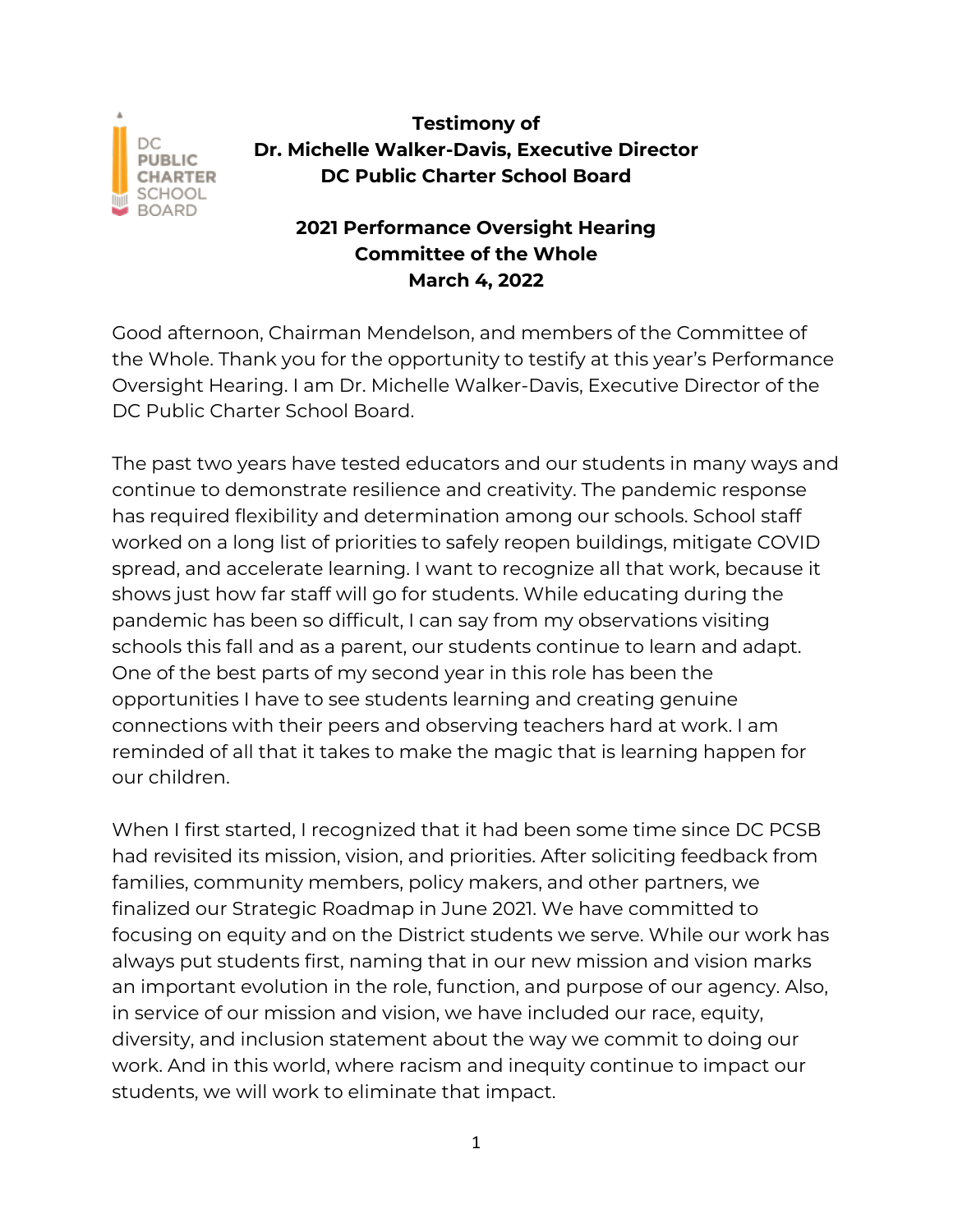To this end, the Strategic Roadmap will prioritize our work in three areas: Excellent Schools, Enduring Partnerships, and Effective Organization. To achieve excellent schools, we will implement a new accountability framework. The new accountability framework will build on parts of our Performance Management Framework and focus more on equitable outcomes. We hope to pilot the framework this coming school year before implementing it in the fall of 2023.

As we consider the best way to evolve our school oversight work, we also need to reimagine our other authorizing functions, which is why we will revisit our charter application and grade expansion evaluation this year. We want our authorizing to focus more acutely on equity, access, and need for specific programming. And we will ask ourselves and stakeholders important questions. Like what are the grades or program models where we need to see more opportunity? What are the programs families want, but do not currently have access to? Public charter school authorizing is still relatively new as a field and practice, as we move into a new era and new information becomes available, we want to see smarter and more responsible and targeted sector growth.

Schools cannot do it all. Students face challenges every day with housing, transportation, safety, and receiving quality healthcare. Students need us to collectively ensure that the city is serving them and providing the necessary resources. That is why our agency is prioritizing partnerships with agencies across government and organizations throughout the District. This is critical as we rebuild and reimagine life after the pandemic. Our work with a variety of agencies and nonprofits, not just ones that focus on education, will support schools more holistically and enhance the speed of recovery.

We are very proud of how our health consultants partnered with schools, the DME, OSSE, and DC Health this past year to ensure a safe reopening of school buildings. Their work was critical to seeing that goal through.

While our Strategic Roadmap and reopening efforts give us reasons to be hopeful about this school year's efforts, I think many would agree that this year has been more challenging than any of us expected. I hoped that we had seen the worst of the pandemic and its disruptions when I testified at last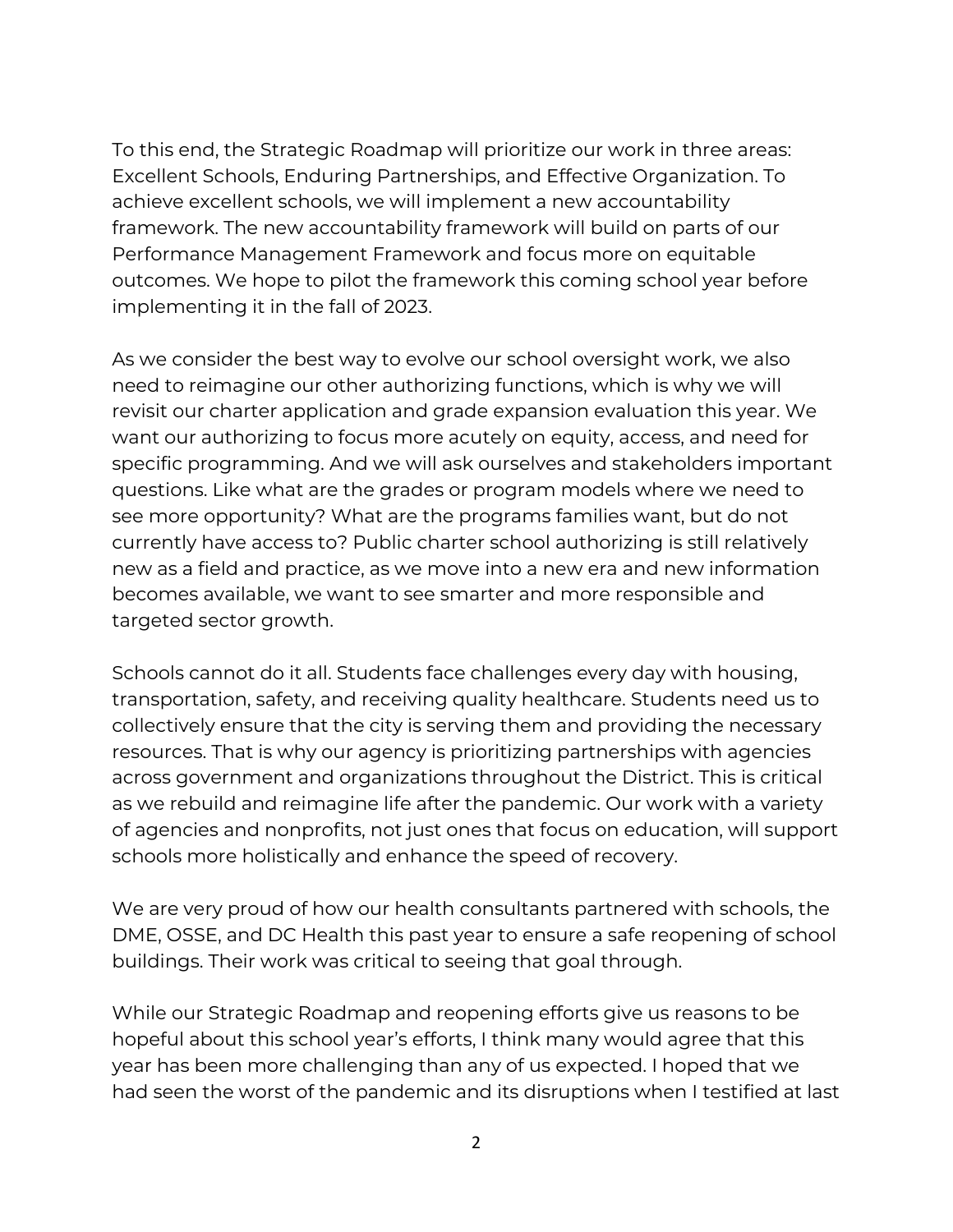year's hearing. At that point, a vaccine had been developed and case levels were decreasing. However, this school year, both COVID-19 variants led to many abandoned or altered plans for schools. Worse yet, the new strains stretched educators thinner than at any other point during the pandemic. Concerns about in-person learning reignited after months of working to build confidence in the safety of classrooms. And it emphasized the need to continue to focus on vaccinating and boosting everyone eligible.

Despite these challenges schools have been dedicated to mitigating COVID and its impacts since the first day of the school year. Many schools participated in the OSSE COVID testing program, and some public charter LEAs went above and beyond to test all staff and students weekly regardless of vaccination status. Dozens of campuses held vaccine clinics. Schools realized they needed to do even more following the winter break to create safe in-person learning environments. And many of them delayed their reopening to test all students and staff and distribute higher-quality masks. On that note, DC PCSB and public charter schools appreciated the support that Mayor Bowser and OSSE provided, especially around ensuring access to rapid tests for all LEAs. All of this, with winter storms hitting the east coast and coming back from winter break.

In our authorizer role, we adjusted and adapted as well. We will not tier schools on our School Quality Report this year given the lack of data. And we are pleased the city will administer PARCC this spring after a two year pause. While I acknowledge that not everyone is a fan of testing, it is so important that we have data on where students are academically, and standardized testing is the best tool we have available to comparably measure progress of students across the city. We need the data to understand the baseline from which recovery begins. With the results, we can better plan to address students' knowledge and skills gaps.

I want to caution that this baseline will likely show less academic progress than pre-pandemic. National studies show that early elementary students are much further behind in reading. Moreover, these same elementary students have little experience taking a statewide assessment. In addition, school staff at all levels have shared stories of the differences in students' maturity and academic skills after distance learning. These are reasons it is critical for us to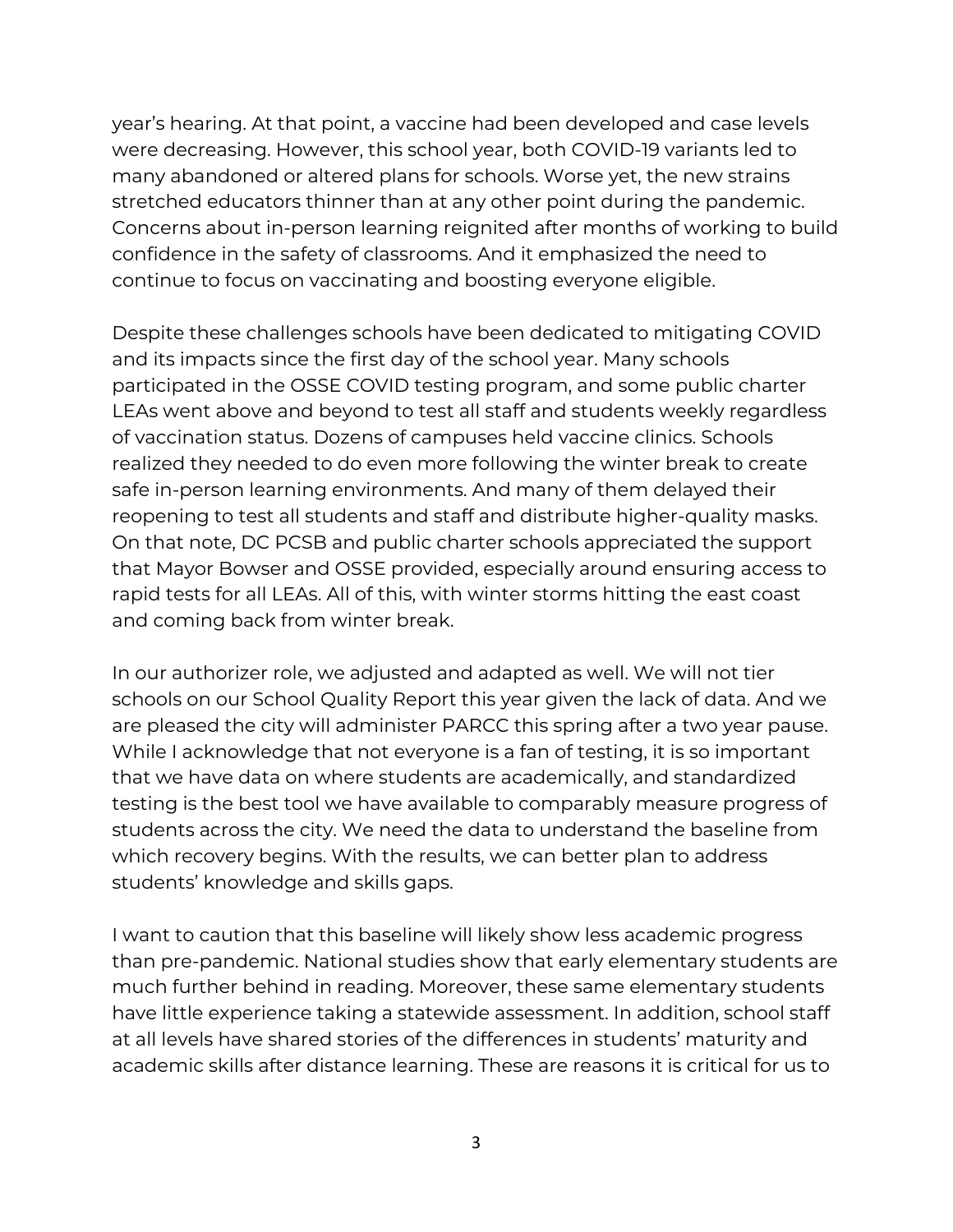take the results and use the data to plan for future learning thoughtfully and intentionally.

A key puzzle piece for recovery for families is funding. We must invest in the whole family, alleviate stressors outside of the school building and allow schools to better target the services and supports students need after the last two years. The mayor's announcement to increase the UPSFF by 5.9%, add an additional \$36 million recovery fund, and further invest in mental health services are big steps to meeting their needs. DC PCSB and public charter schools appreciate this increase, and while we know there are always budgetary trade-offs, we hope to see a similar commitment to youth services across the board.

With the latest COVID wave appearing to be ebbing, PARCC on the horizon, and these investments, it is time for DC to plan for next school year and accelerating learning. Because the next variant could always be around the corner, we need to focus on getting all students fully vaccinated by the fall. This is true of non-COVID vaccines too. The work of educating students cannot happen without healthy students. Next year, DC plans to enforce the COVID vaccine mandate and No Shots No Schools for routine immunizations. Agencies must share this effort with schools, as principals and teachers increase their focus on teaching and learning. It will take trusted voices in the city, such as Councilmembers, the Mayor, ANCs, clergy, and neighbors, to reach 100% compliance. My hope for next year is that schools can focus more on their core functions than they have had the capacity to do this year.

We know that learning is happening in classrooms right now, but school staff are worn out from all the additional responsibilities that have fallen on them. There are so many priorities schools need to balance. We have asked our principals to contact trace, our teachers to substitute teach, our teachers' aides to assist with COVID testing, and our health professionals to serve thousands of students at once. Educators are dedicated to accelerating learning and improving social-emotional health. If the city agencies and nonprofit groups could provide more robust support to schools or share some of the additional responsibilities, it would relieve some of these pressures. After all they have done, the best way to show our appreciation for educators is to let them focus on what they do best. I know DC is up to the